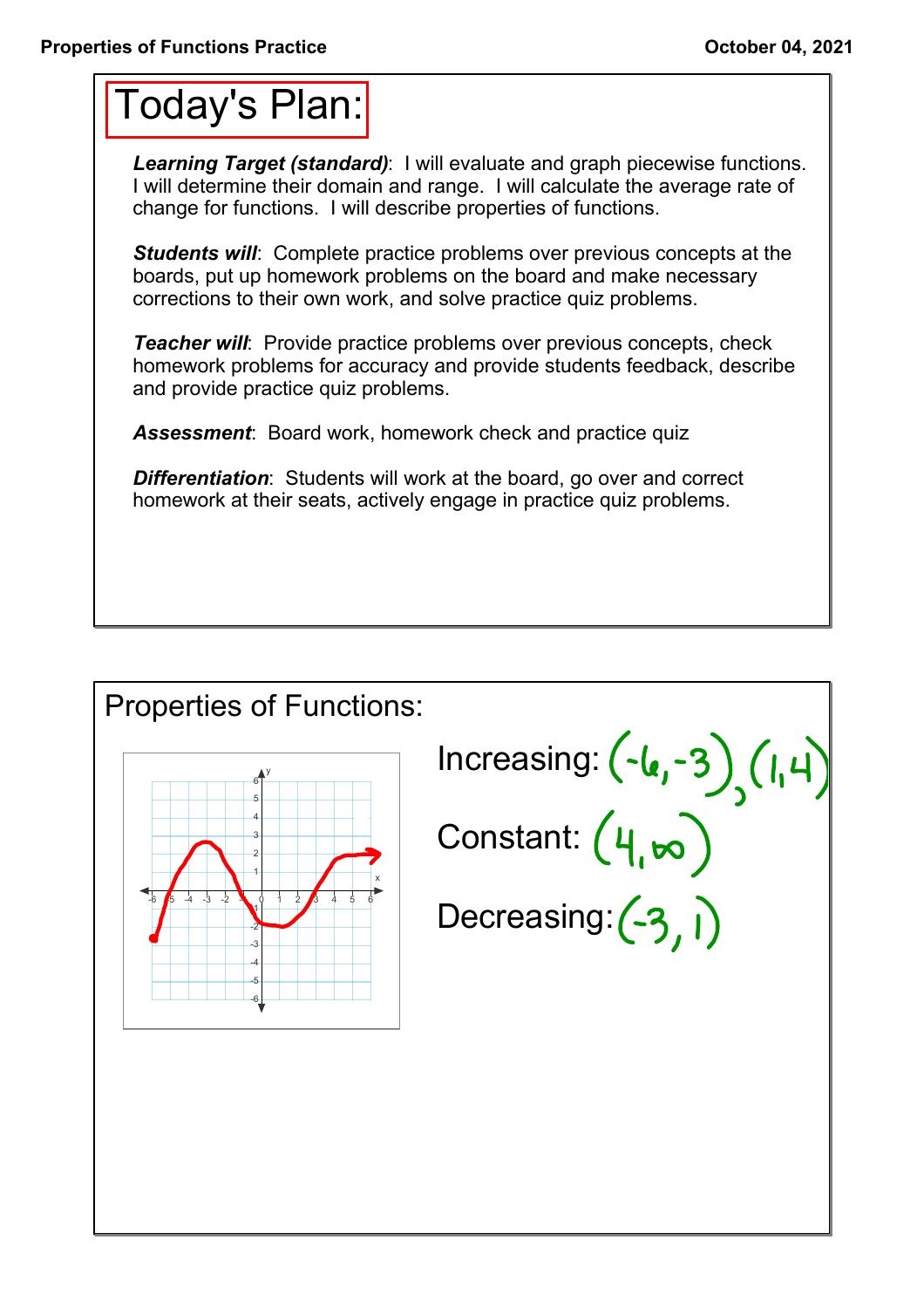

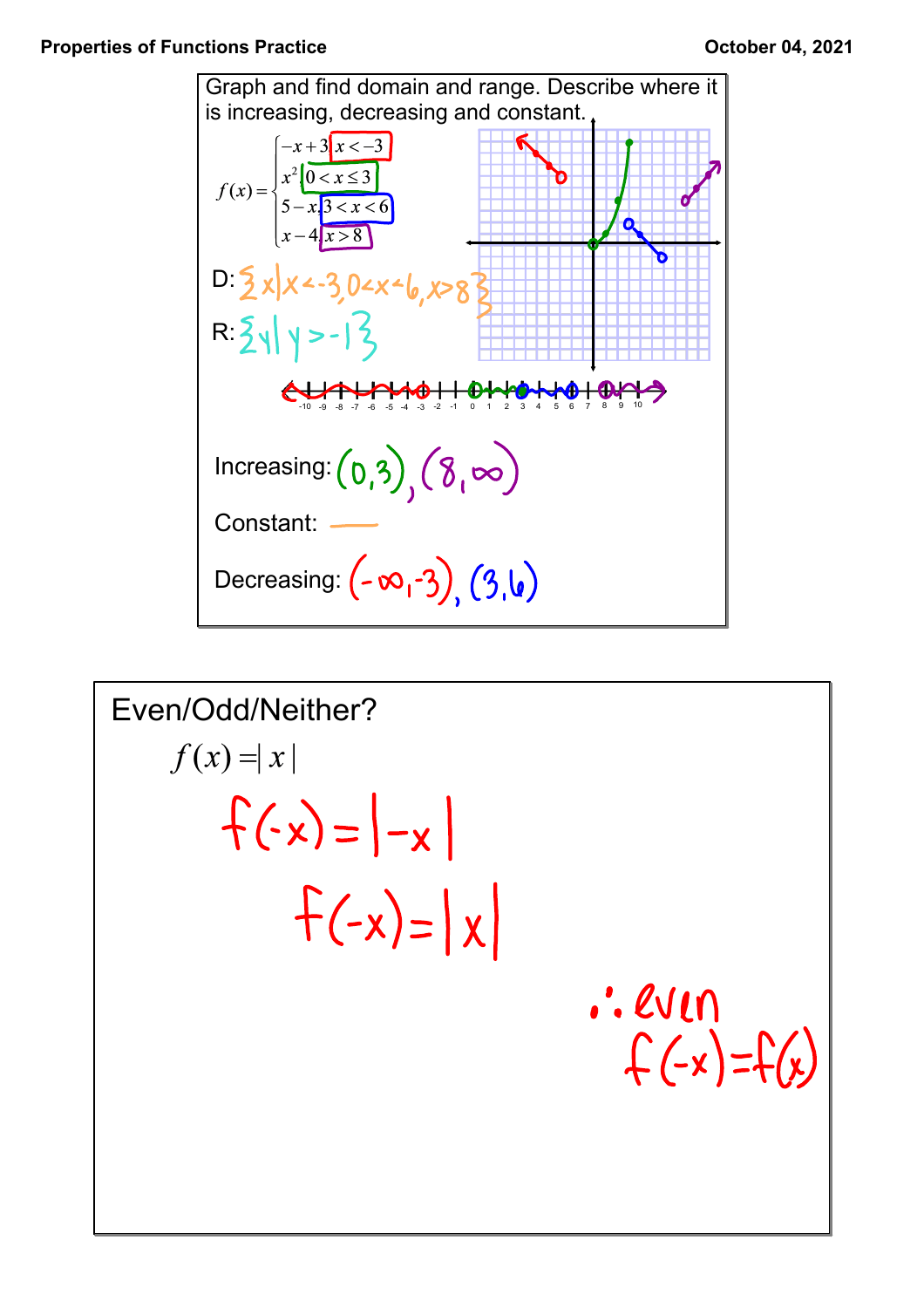

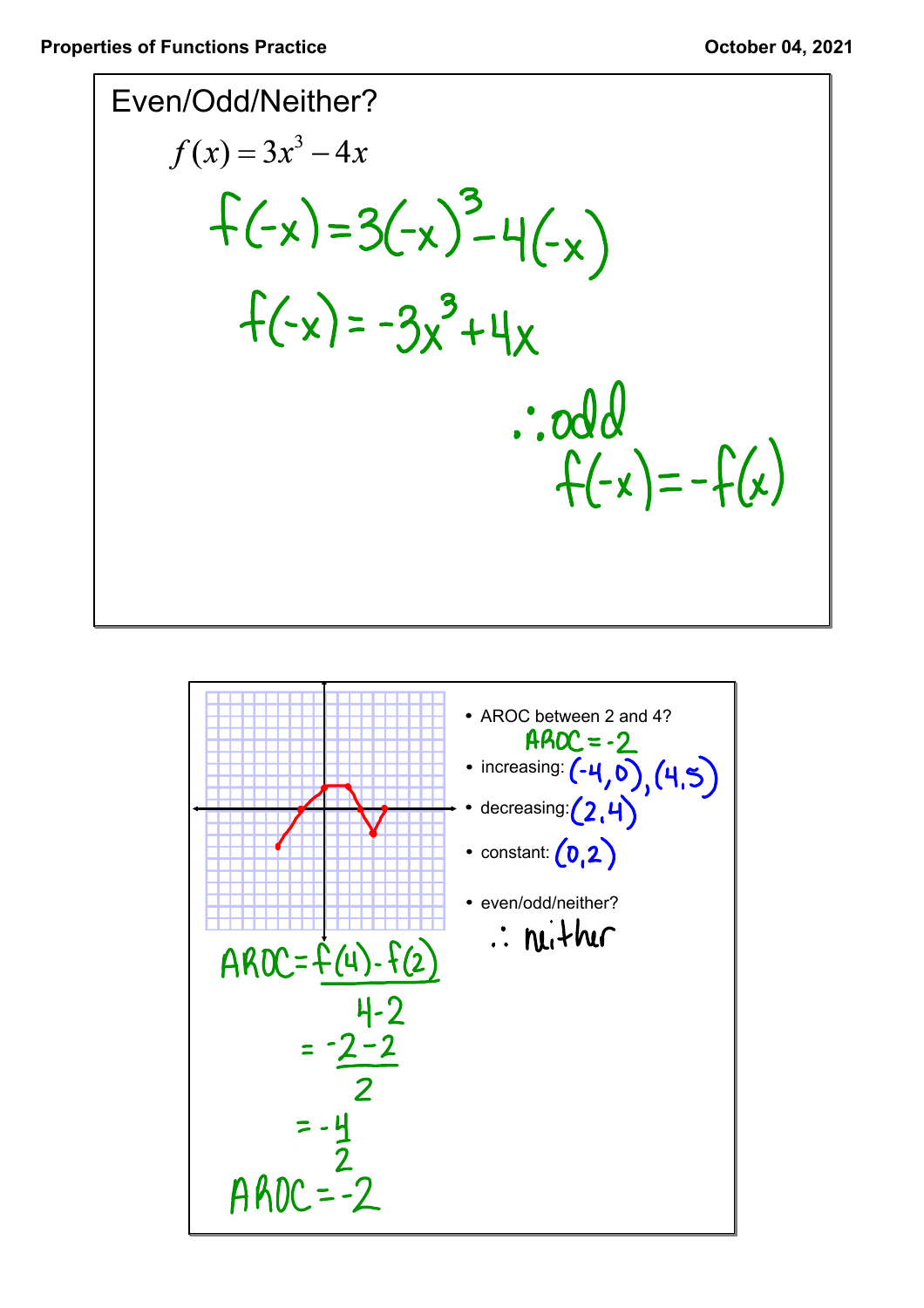**Properties of Functions Practice COLOREGIST 2021** 

$$
f(x) = 2x + 5
$$
  
a)  $f(-x) = 2(-x) + 5$   
 $f(-x) = -2x + 5$   
b)  $- f(x) = -1(2x + 5)$   
 $-f(x) = -2x - 5$ 

$$
f(x) = 2x + 5
$$
  
\n*c*) $f(2x) = 2(2x) + 5$   
\n $f(2x) = 4x + 5$   
\n*d*) $f(x-3) = 2(x-3) + 5$   
\n $= 2x - 4 + 5$   
\n $f(x-3) = 2x - 1$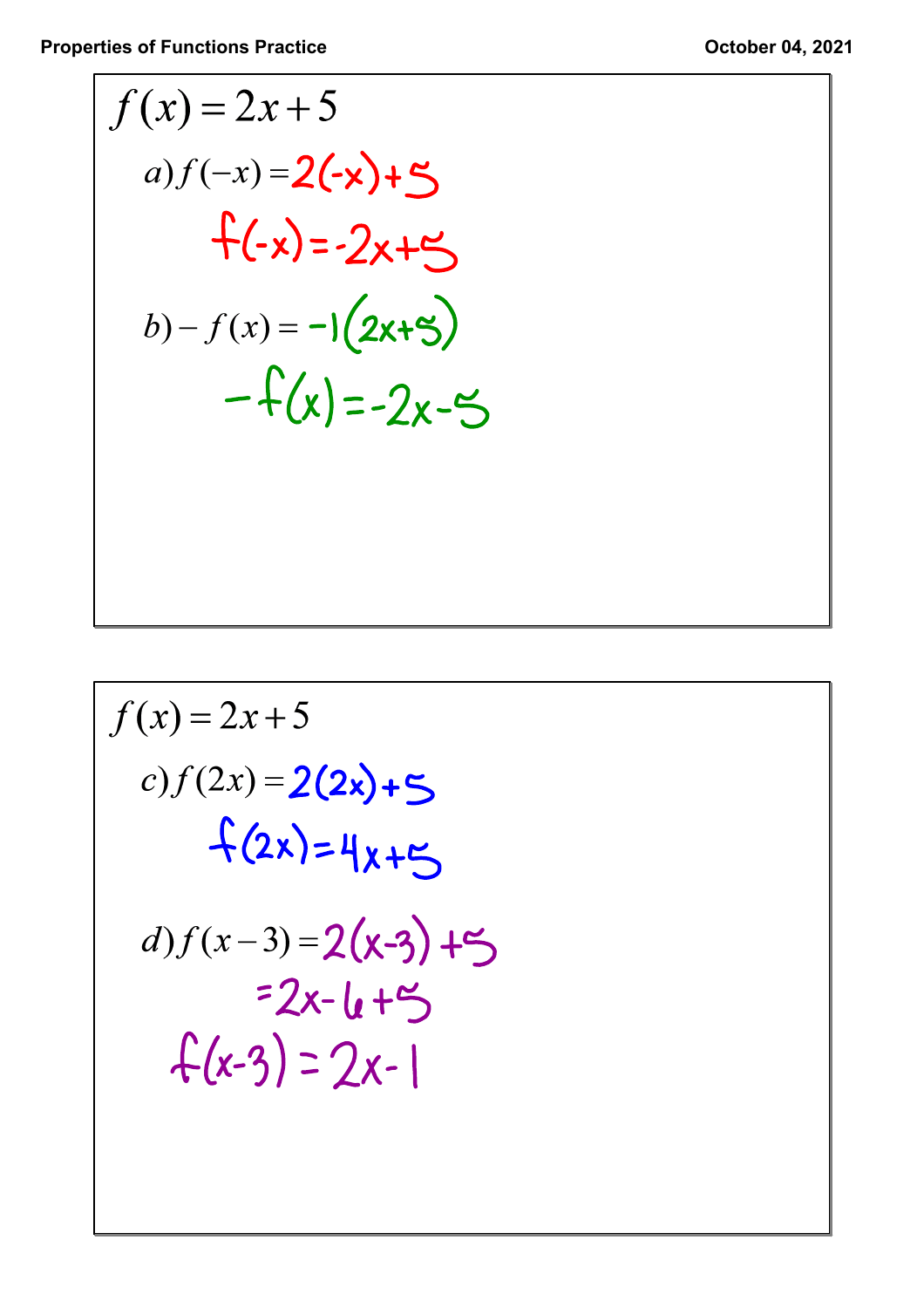**Properties of Functions Practice COLOREGIST 2021 October 04, 2021** 

$$
f(x) = 2x+5
$$
  
\ne)f\left(\frac{1}{x}\right) = 2(\frac{1}{x})+5  
\nf(\frac{1}{x}) = \frac{2}{x}+5  
\nf\left(\frac{1}{x}\right) = \frac{1}{2x+5}